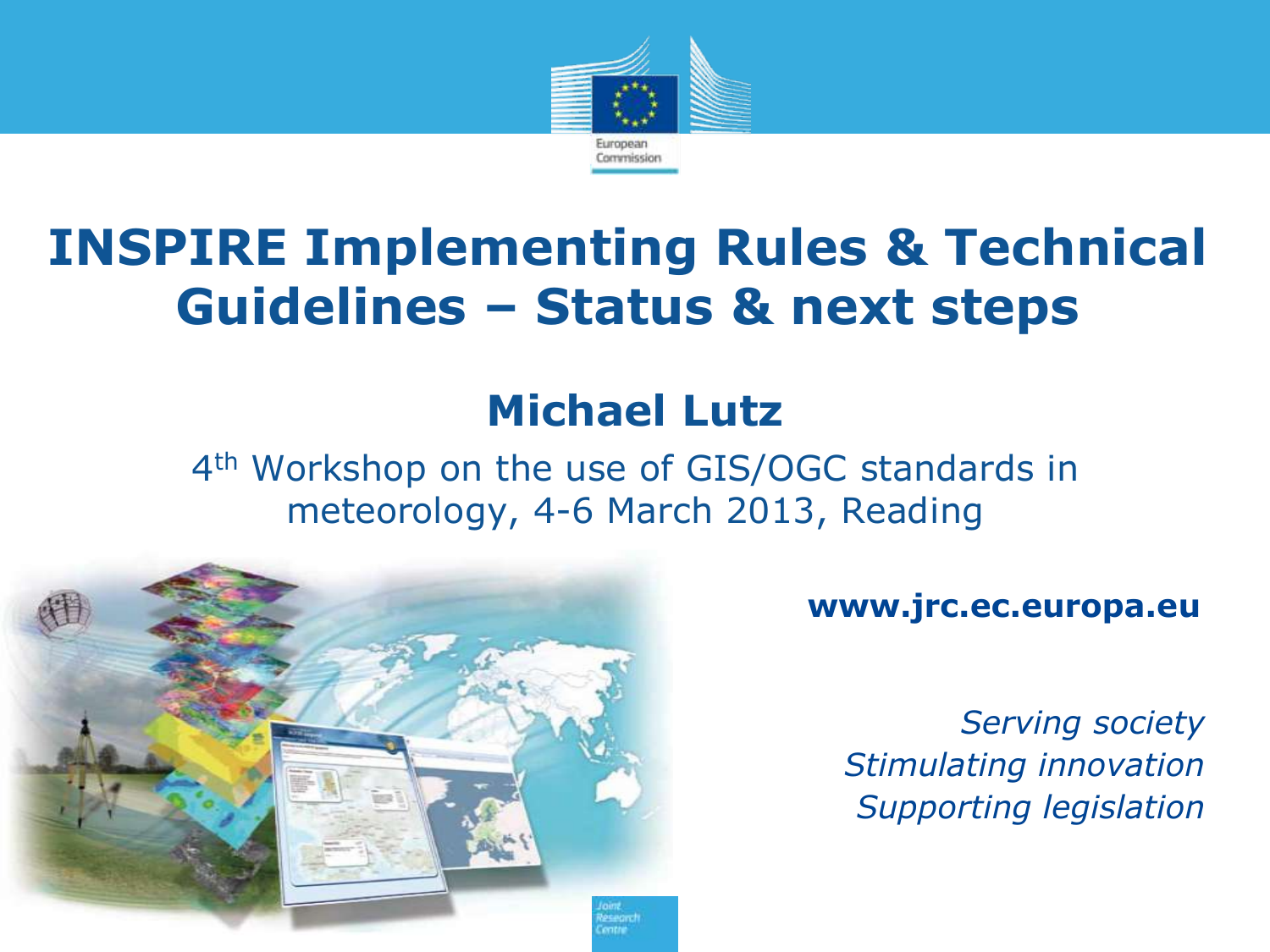

## **INSPIRE Directive & Implementing Rules**

- The INSPIRE Directive lays down **general rules** to establish an **Infrastructure for Spatial Information in Europe** for the purposes of Community **environmental policies** and policies or activities which may have an impact on the environment
- INSPIRE is built on the **SDIs established and operated by the Member States**
- **JRC** is the **technical coordinator**
- **Implementing Rules** (IR, legal acts)
	- 1. Metadata
	- 2. Interoperability of spatial data sets and services
	- 3. Services (discovery, view, download, transform, invoke)
	- 4. Data and Service sharing (policy)
	- 5. Monitoring & reporting

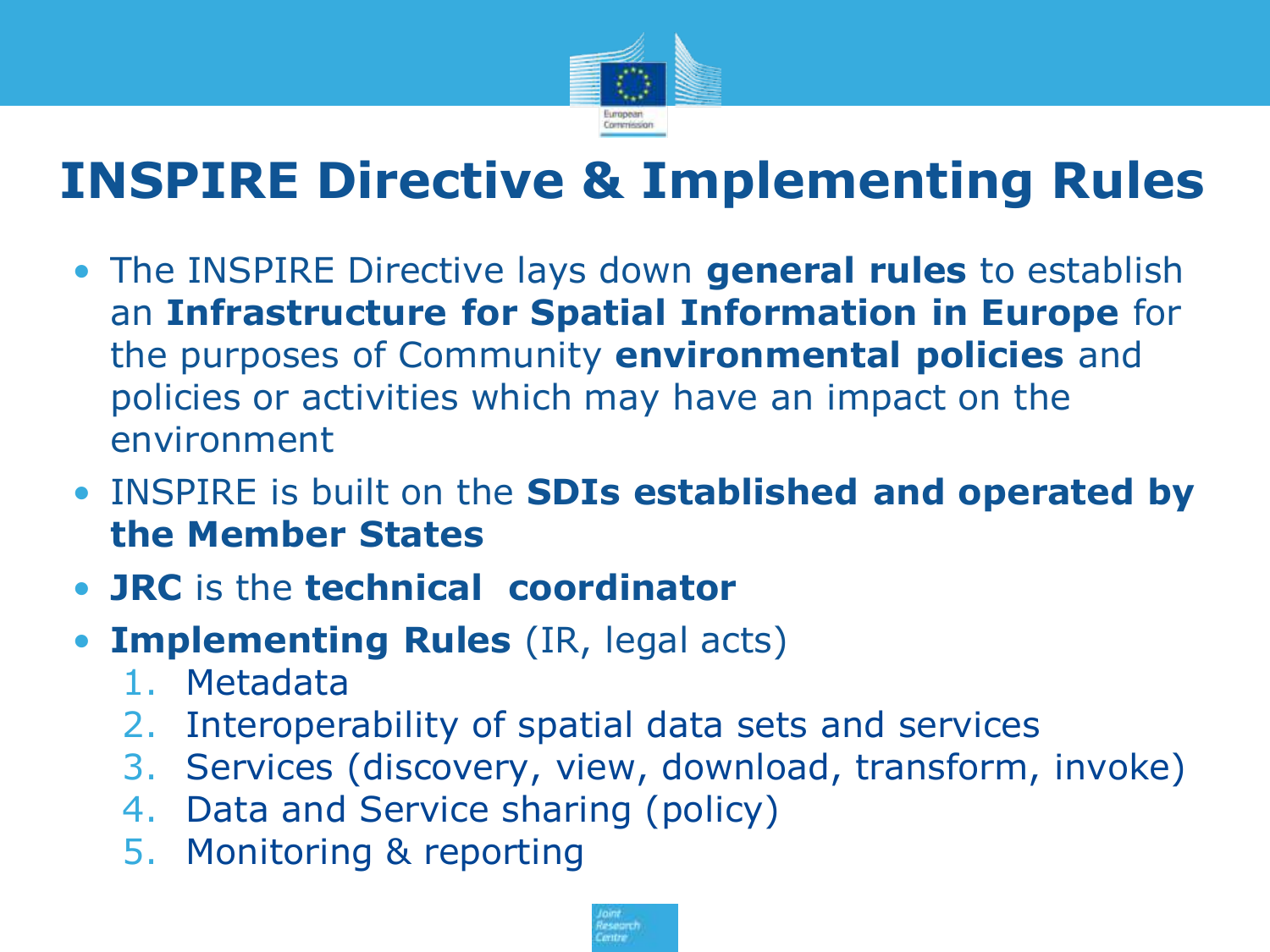

### **INSPIRE in a nutshell**

- Comprehensive **data inventory** (Monitoring & Reporting IR)
- **Facilitate data discovery** through standardised discovery services & metadata (IR on Network Services & Metadata)
- **Data sharing** (IR on Data and Service Sharing)
- **Facilitate data access** by allowing standardised view, download and transformation (IR on Network Services)
- **Facilitate data use and interoperability** by adopting common cross-domain models to exchange data (IR on Data Interoperability)

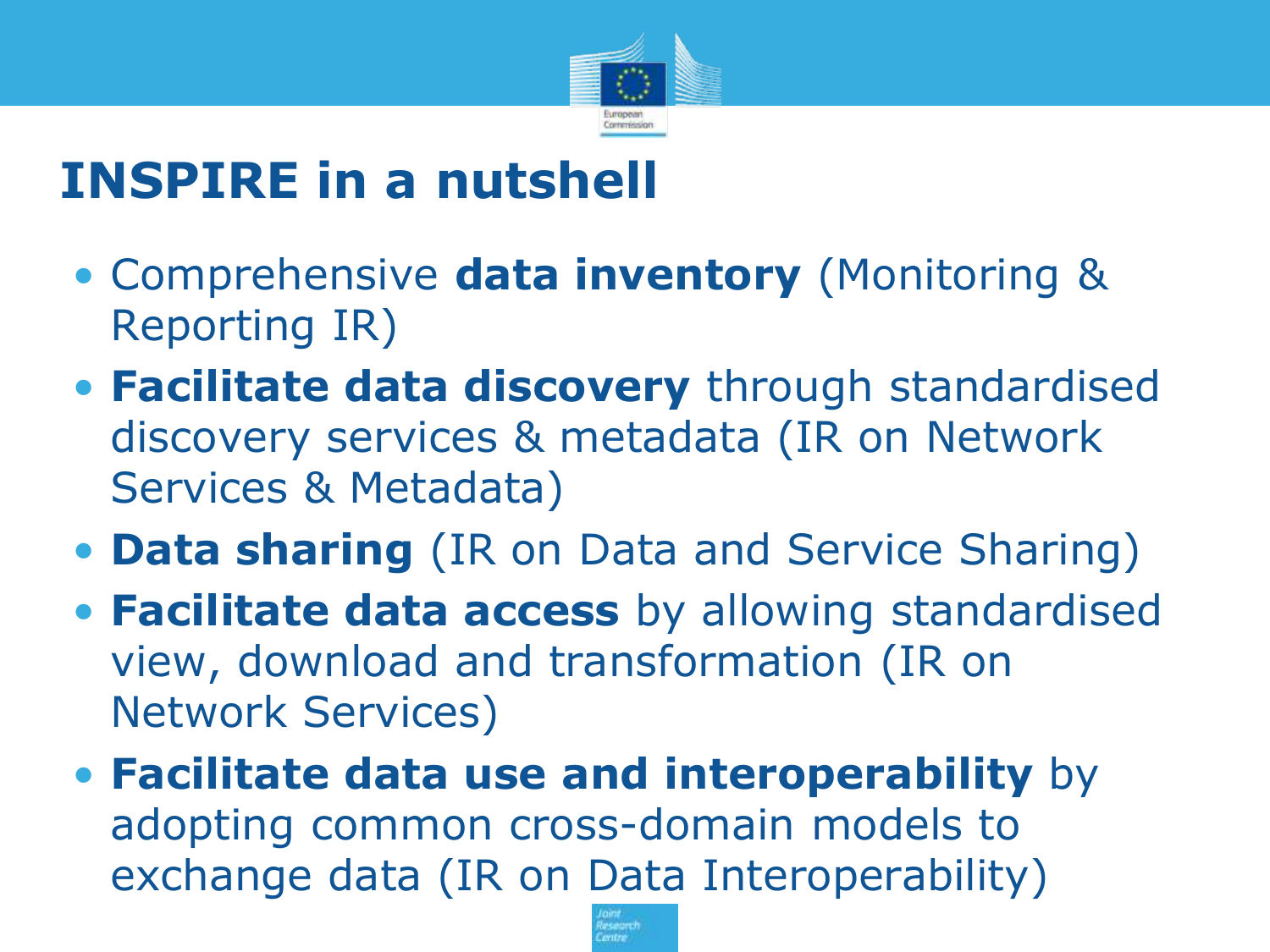

# **INSPIRE thematic scope**

#### **Annex I**

- 1. Coordinate reference systems
- 2. Geographical grid systems
- 3. Geographical names
- 4. Administrative units
- 5. Addresses
- 6. Cadastral parcels
- 7. Transport networks
- 8. Hydrography
- 9. Protected sites

#### **Annex II**

- 1. Elevation
- 2. Land cover
- 3. Ortho-imagery
- 4. Geology

#### **Annex III**

- 1. Statistical units
- 2. Buildings
- 3. Soil
- 4. Land use
- 5. Human health and safety
- 6. Utility and governmental services
- **7. Environmental monitoring facilities**
- 8. Production and industrial facilities
- 9. Agricultural and aquaculture facilities
- 10.Population distribution demography
- 11. Area management/ restriction/regulation zones & reporting units
- **12. Natural risk zones**
- **13. Atmospheric conditions**
- **14. Meteorological geographical features**
- **15. Oceanographic geographical features**
- 16. Sea regions
- 17. Bio-geographical regions
- 18. Habitats and biotopes
- 19. Species distribution
- 20. Energy Resources
- 21. Mineral resources

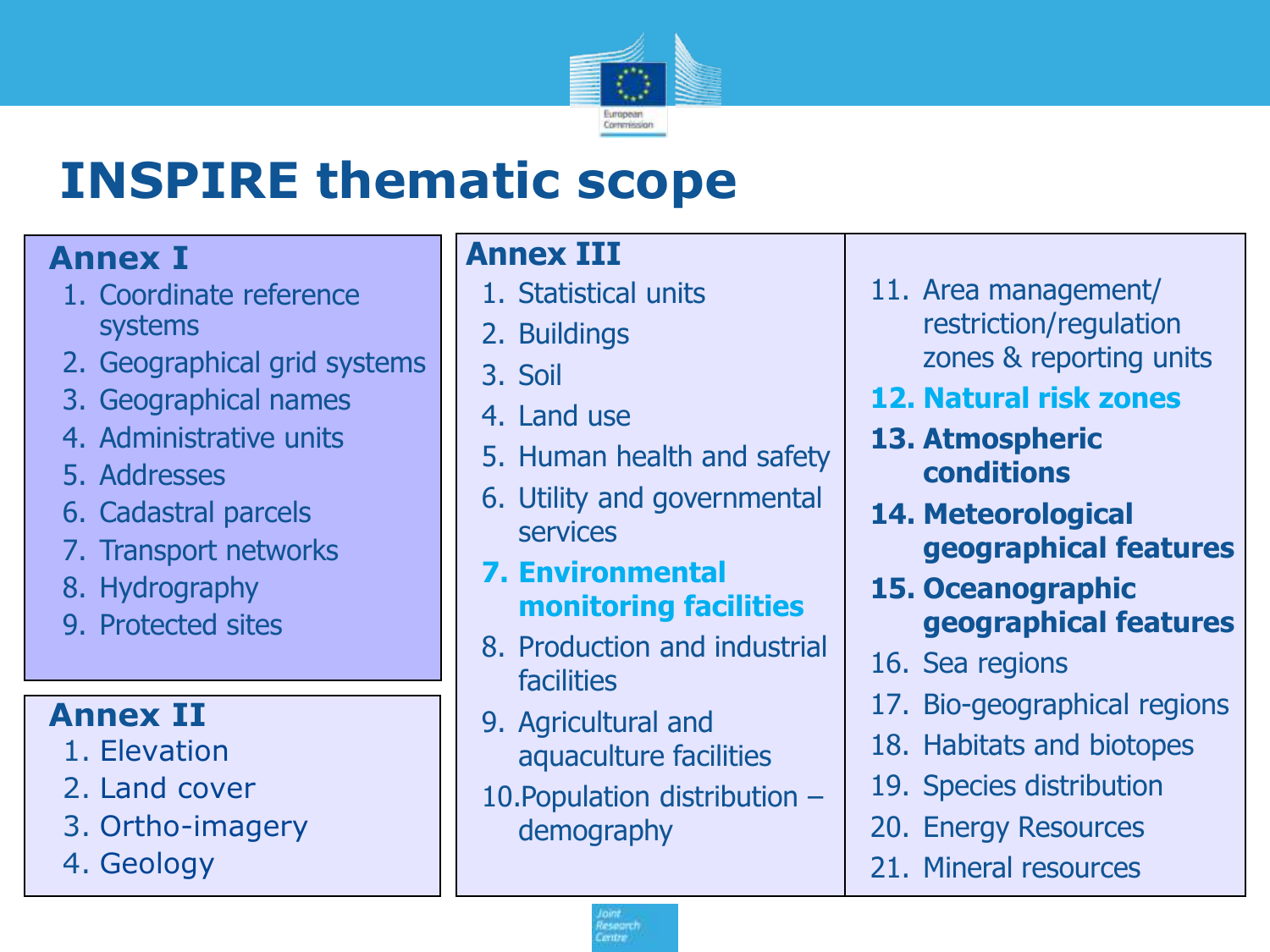## **Coordination**

- Transparency and inclusiveness
- Stakeholder consultations
- **Support to Member States** on the implementation
- Extend INSPIRE to and ensure consistency of **different 34 Themes policy domains Thematic Scope**
- Promote INSPIRE in **international standardisation**

**Member States** (+ EFTA countries, Turkey)

**27 MS** 

238 Experts for Annex II/III (latest call)

**300 Experts** (drafting team and working groups)

28 TWGs **Thematic Working Groups** 



>6500 comments Data interoperability stakeholder consulation

**275 LMOs Legated Mandated Organizations** 

486 SDICs **Spatial Data Interest Communities** 

**3087 User Organizations** registered on the INSPIRE web site



**5 Drafting Teams & IOC Task Force** 

Comeridatio

**Consolidation Team** DG ENV, ESTAT, JRC, EEA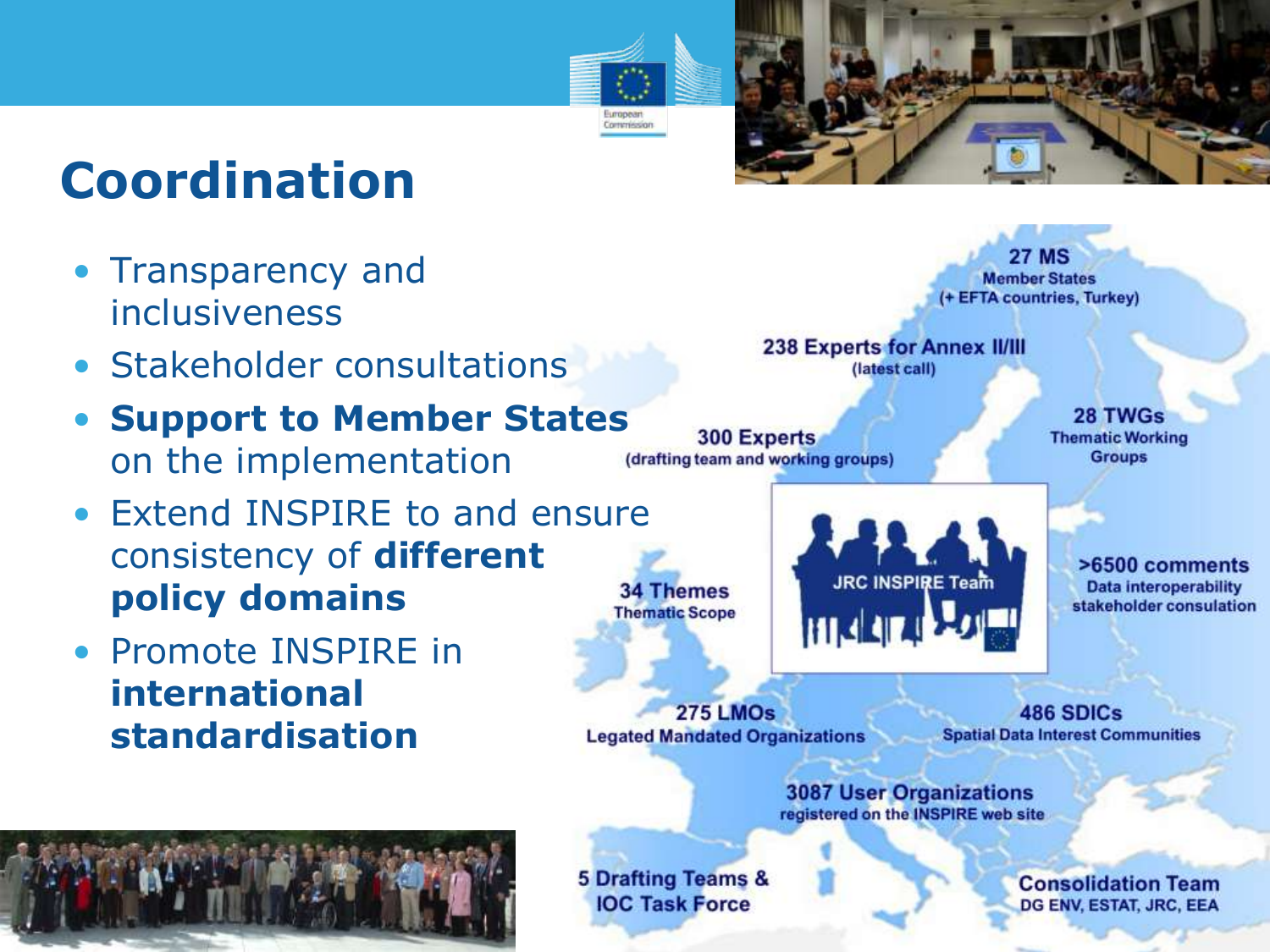

### **IRs vs. TG**

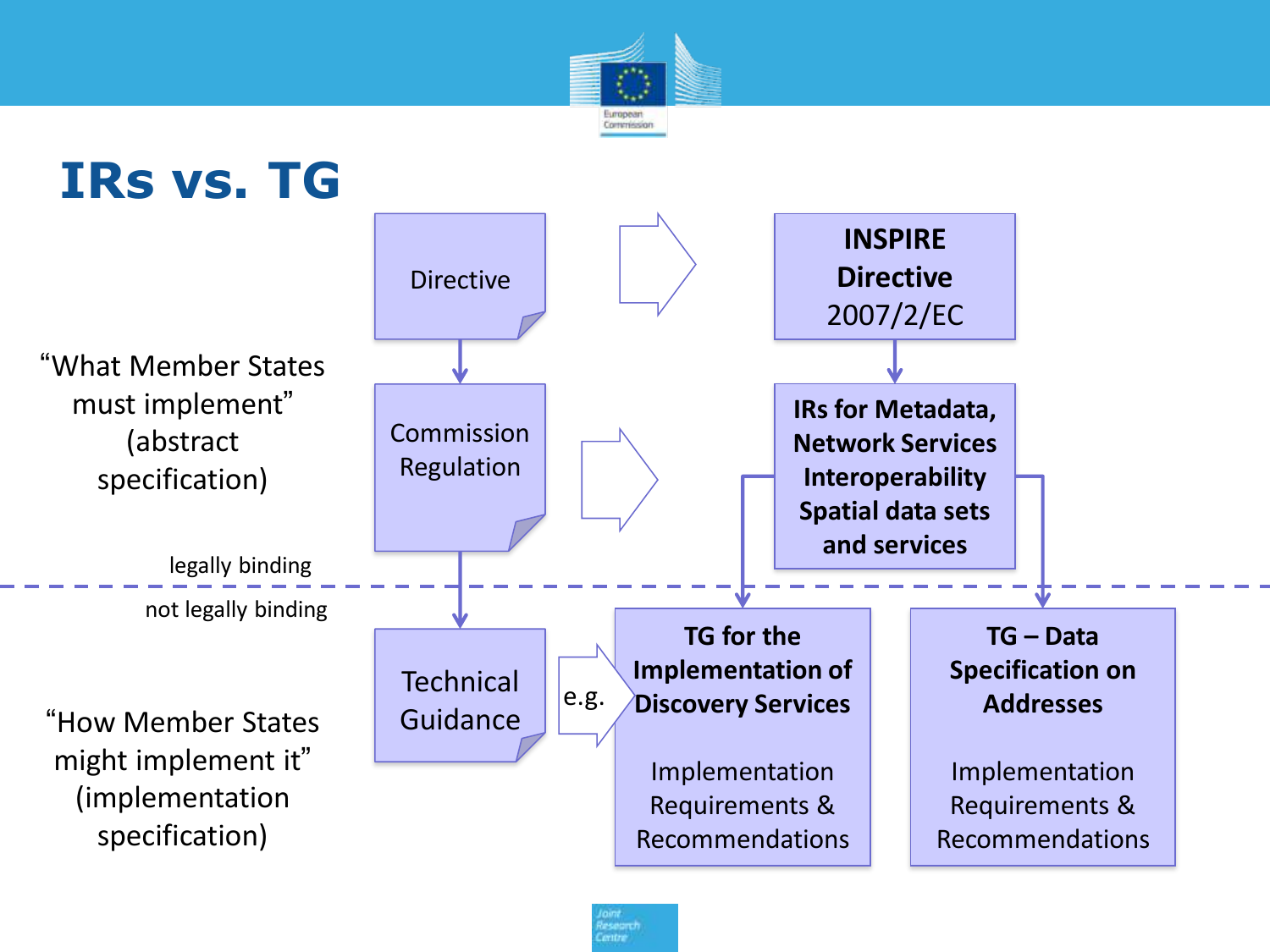

### **Implementation Roadmap**

| <b>When</b>               |
|---------------------------|
| <b>Dec 2010</b>           |
| <b>May 2011</b>           |
| <b>Nov 2011</b>           |
| <b>June 2012</b>          |
| end 2012                  |
| end 2012 / 2017           |
| Dec 2013                  |
| around<br>Oct 2015 / 2020 |
|                           |

<http://inspire.jrc.ec.europa.eu/index.cfm/pageid/44>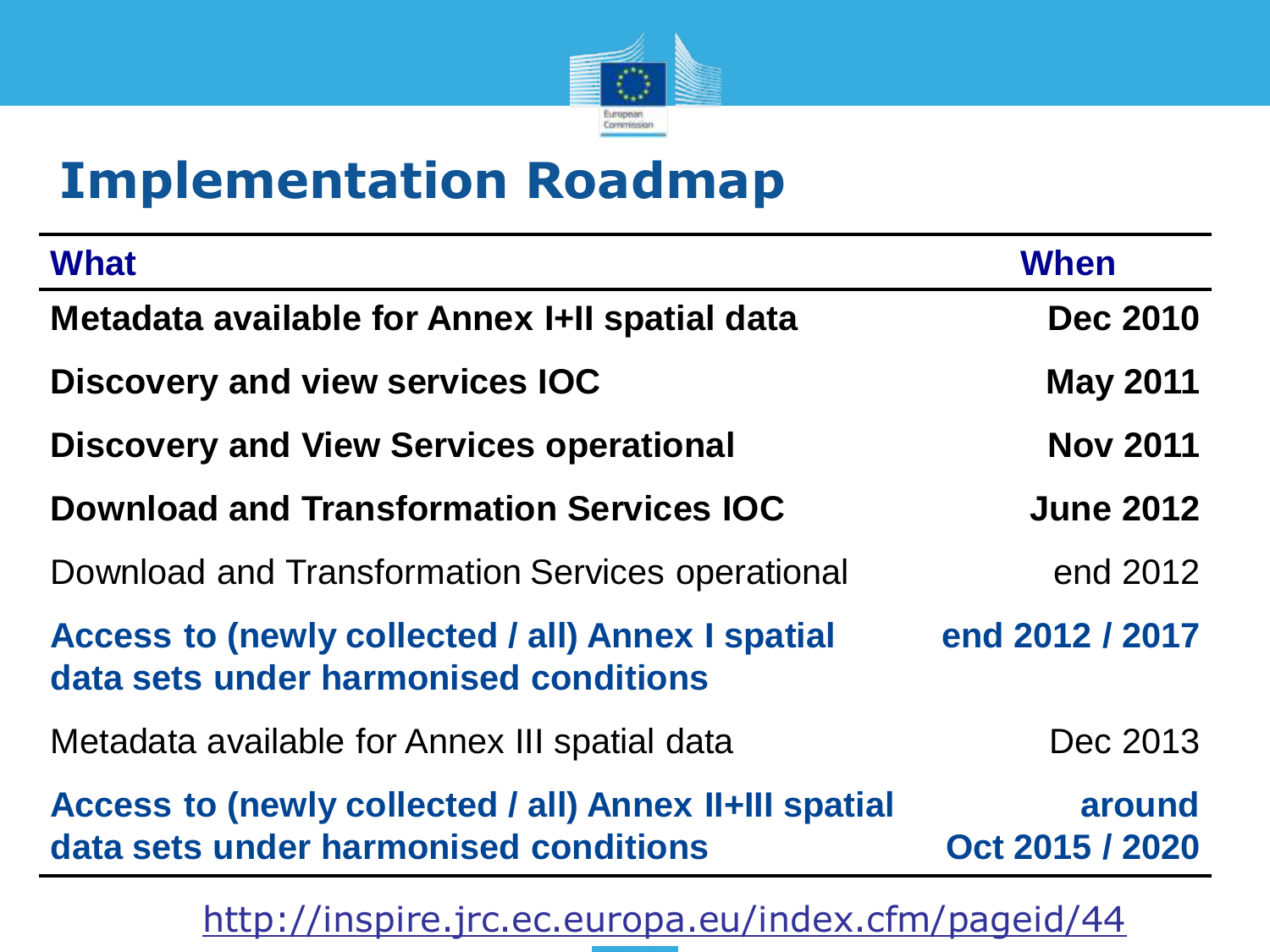

# **Moving into the Implementation phase**

- Support to the implementation of the IRs, e.g.
	- **Answering questions around INSPIRE implementation**
	- Facilitating the discussion of issues and exchange of experiences between INSPIRE experts in existing groups
	- **Implementation/hosting of central infrastructure** components
	- Capacity building, development of training material etc.
	- **Support to eReporting**
- Corrective maintenance to IRs, e.g.
	- **Corrigenda to the MD Regulation and M&R Decision**
	- **Corrections and bug fixes in TG documents or schemas**
- Evolutive maintenance of the IRs, e.g.
	- Taking into account requirements emerging from environmental legislation or developments in technology / standardisation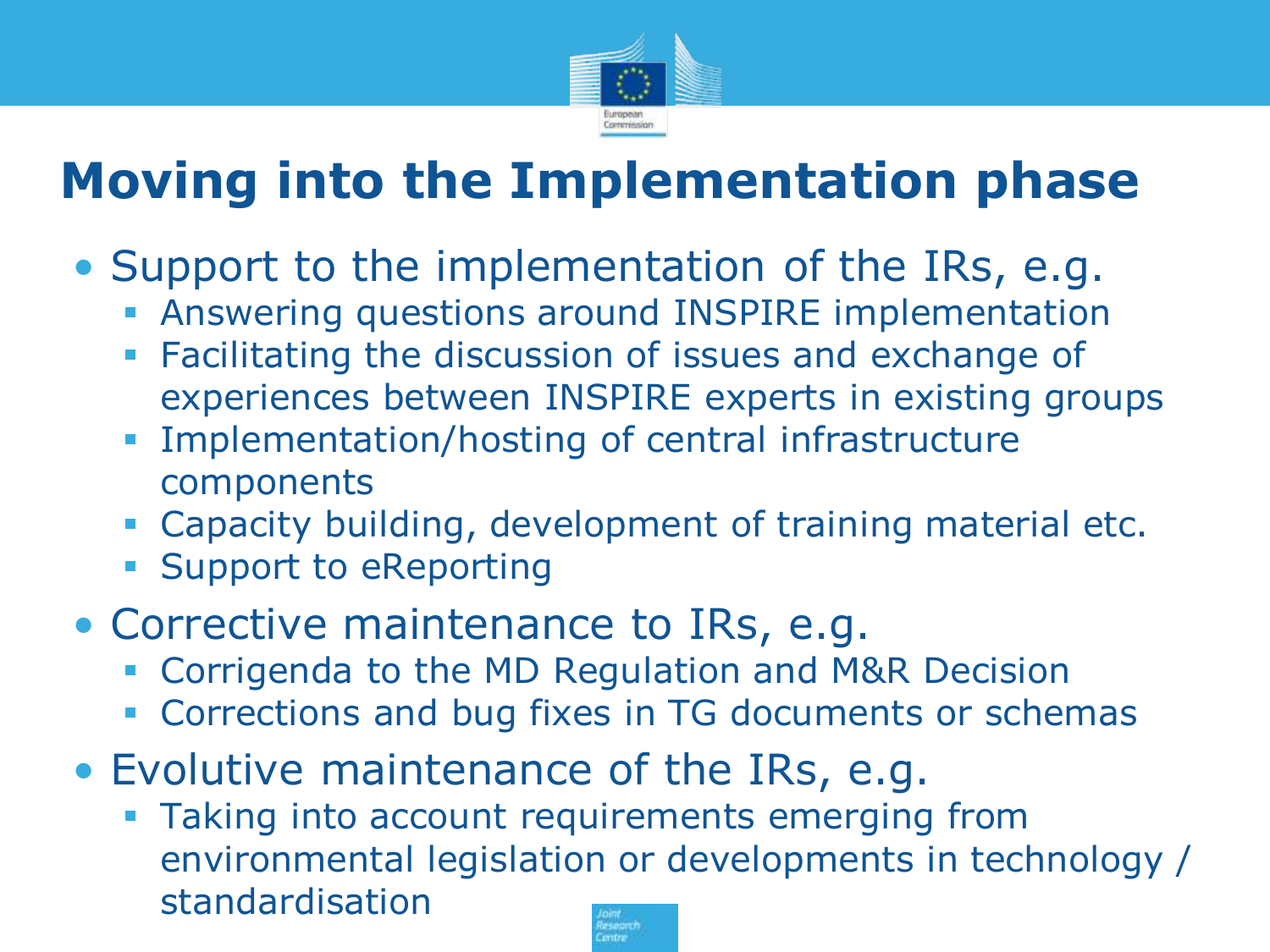

# **The INSPIRE MIF\***

#### • Organisation

- **Main pillar: Permanent Commission Expert Group on** INSPIRE Maintenance & Implementation
	- 1 member (plus back-up) proposed by MS
	- based on successful model of IOC Task Force
	- Main task: cross-cutting issues, e.g. architecture, registers
- **In addition: Ad-hoc sub-groups for specific tasks** 
	- Members from a "pool of experts" (proposed by SDICs/LMOs)
	- Tasks: Specific (time-limited) maintenance/implementation tasks
- There could also be a role in the MIF for European (or global) umbrella organisations

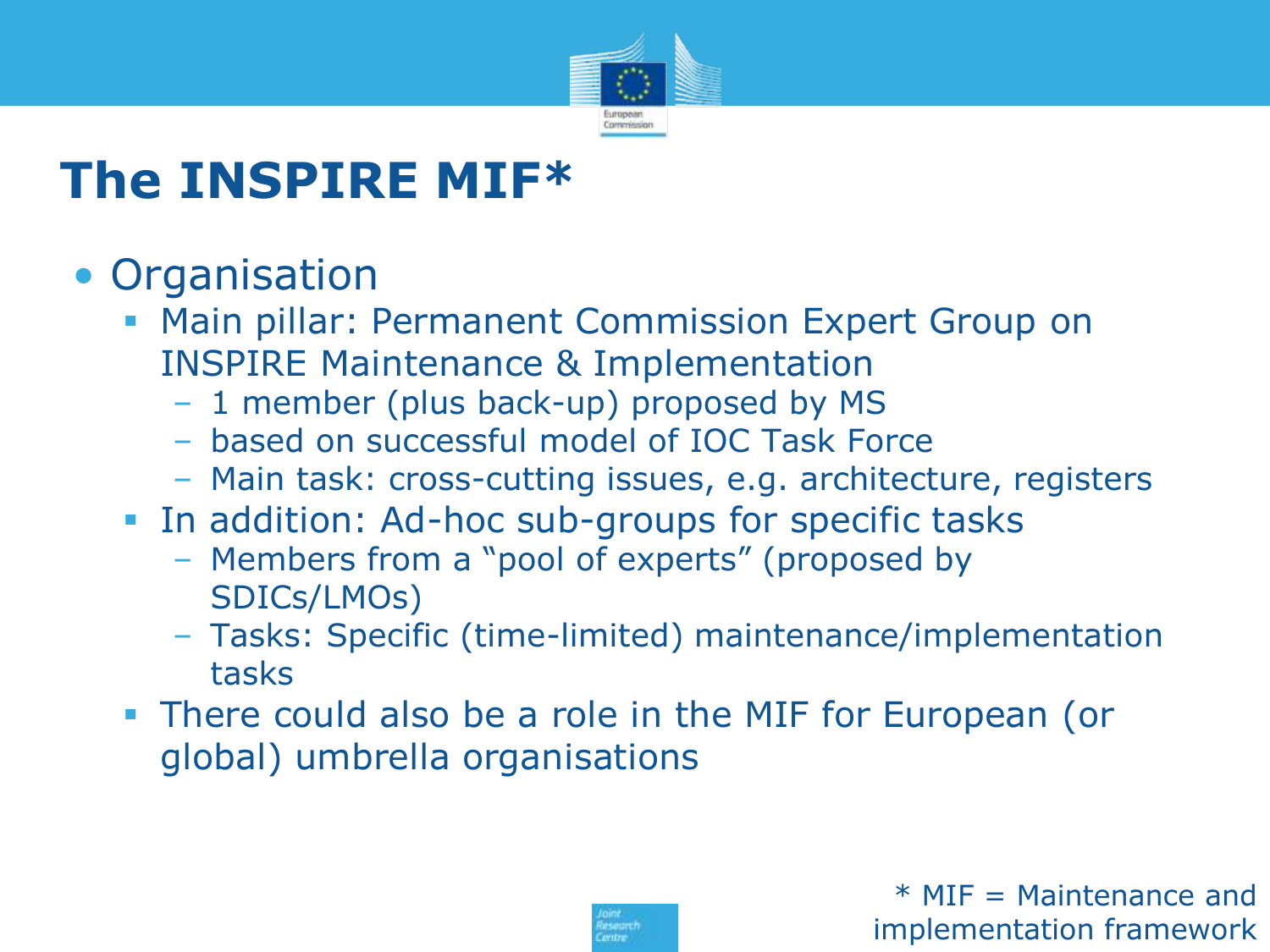

# **The INSPIRE MIF**

#### • Procedures

- **Regularly updated work programme** 
	- Important to collect, filter and prioritise (with MS) change requests and requests for implementation support
	- discussed with the Member States
- **Example 3 Issues can be addressed by** 
	- EC INSPIRE team
	- workshop with relevant experts
	- ad-hoc sub-group
	- other stakeholders, e.g. European/global umbrella organisations
- Schedule
	- **Further details to be discussed with the MS in April**